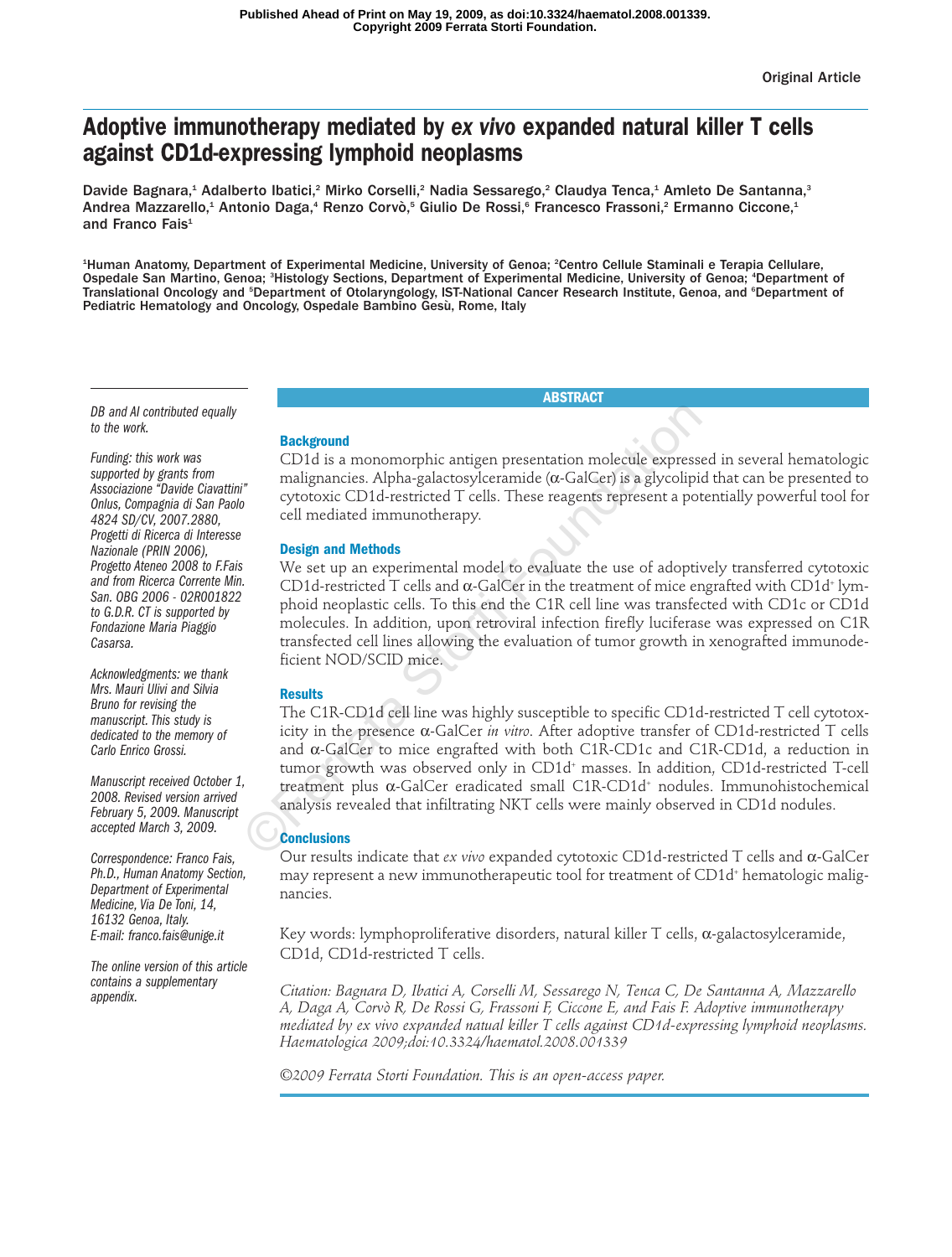# **Introduction**

CD1d is a monomorphic glycoprotein belonging to the CD1 family of molecules involved in the presentation of glycolipids to CD1-restricted T cells. Beyond some hematopoietic cells, such as B lymphocytes, monocytes and immature cortical thymocytes,<sup>1</sup> CD1d is expressed on neoplastic cells of lymphoid and myeloid origin.2-6 α-galactosylceramide (α-GalCer) is a glycolipid derived from a marine sponge and has the striking feature of being presented *via* CD1d to most CD1d-restricted  $T$  cells,<sup> $\bar{7}$ </sup> allowing considerable characterization of CD1d-restricted T cells. In humans, CD1d-restricted T cells show a highly limited T cell receptor (TCR) repertoire consisting of a TCR variable  $(V)\alpha$ 24 chain rearranged with the JαQ segment paired almost exclusively with TCR V $\beta$ 11 chains<sup>8</sup> and capable of expressing natural killer (NK) cell markers.<sup>9</sup> Because of these features, CD1d-restricted T cells are commonly termed invariant NKT cells; we will refer to these cells as NKT throughout the paper. CD1d-restricted T cells other than Vα24/Vβ11 exist, although this T-cell sub-population is far less characterized.<sup>10</sup> These cells are defined type II NKT cells (as opposed to type I corresponding to invariant NKT cells) and are believed to have suppressive functions.<sup>11</sup>

NKT cells represent a T-cell population capable of mediating both the innate and adaptive immune responses that are sometimes involved in anti-tumor activity.<sup>1</sup> They have important regulatory functions in the immune system, mainly mediated by the secretion of both Th1 and Th2 cytokines.12 The involvement of NKT cells has been observed in auto-immune diseases as well as microbial infections, where NKT cells seem to be implicated in the response against Gram-negative, LPS-negative α-protobacteria through recognition of glucuronyl and galacturonyl ceramides (found in the Sphingomonas cell wall)<sup>13,14</sup> or other yet uncharacterized bacterial glycolipid(s).14 In other instances bacteria appear to trigger NKT recognition of the self lipid iGb3. $^{15}$ 

The role of NKT cells in the anti-tumor immune response is thought to be mainly indirect as it can be played through the activation of NK cells and antigen specific CD8<sup>+</sup> T cells. Based on the expression of CD4 and CD8 molecules, subsets of NKT cells can be distinguished. Double negative (CD4– /CD8– ) NKT cells are more likely to be cytotoxic and have a Th1 cytokine secretion profile as opposed to CD4<sup>+</sup> NKT cells which secrete the Th1 and/or Th2 set of cytokines.<sup>16</sup> However, NKT cells with cytotolytic activity can easily be expanded *in vitro* upon culturing in the presence of IL-2. These cells have been shown to be capable of killing CD1d<sup>+</sup> tumoral cells in several studies.<sup>3-6</sup>

We previously showed that the CD1d molecule is expressed on B-cell chronic lymphocytic leukemia (B-CLL) cells<sup>3</sup> and in a severe prognosis sub-group of childhood B-cell acute lymphoblastic leukemia (BCP-ALL) carrying the 11q23 rearrangement.<sup>4</sup> In addition, expression of CD1d has been demonstrated on myeloma<sup>2,17</sup> and myelo-monocytic leukemia cells.<sup>5</sup> CD1d<sup>+</sup> leukemic cells were found to be capable of  $\alpha$ -GalCer presentation

and susceptible to NKT cell mediated lysis. Thus, CD1d represents a potentially unique target molecule for adoptive immunotherapy, expressed on a variety of lymphoand myelo-proliferative disorders.

In the present study we generated a model to evaluate *in vivo* the efficacy of cytotoxic NKT cells for immunotherapy against CD1d<sup>+</sup> leukemic cells, and found that the adoptive transfer of NKT cells in the presence of α-GalCer is able to specifically reduce the growth of CD1d+ leukemic cells and eradicate the neoplastic clone. We conclude that the use of cytotoxic NKT cells in conjunction with α-GalCer may be suitable for immunotherapy of hematologic neoplasia expressing CD1d.

# **Design and Methods**

#### *Cell culture*

C1R lymphoblastoid cell line was maintained in RPMI 1640 (Invitrogen, Milan, Italy). Medium was supplemented with 10% heat-inactivated FCS, penicillin (100 U/mL), and streptomycin (100 µg/mL, Invitrogen).

#### *Isolation of NKTA cell line*

CD1d-restricted T-cell lines (NKTA, NKTD and NKT-Fe cells) were obtained from healthy donors as described previously. <sup>3</sup> Briefly, monocyte-derived dendritic cells were used to stimulate autologous T lymphocytes in the presence of α-GalCer (KRN7000, 100 ng/mL, kindly provided by Kirin Brewery Co, Pharmaceutical Division, Tokyo, Japan), IL-2 (100 U/mL, Pepro Tech EC) and IL-7 (20 ng/mL, Pepro Tech EC). Consecutive sorting of TCR Vα24+ and TCRβ11+ cells was achieved at day 14 and day 35 respectively using anti-mouse IgG conjugated microbeads (Miltenyi Biotec). NKT lines were periodically stimulated using heterologous PBMC and α-GalCer. NKTA cell line was composed predominately of CD4– /CD8– T cells. The phenotype and the functional features were reported previously.<sup>3,4</sup> NKTD and NKT-Fe cell lines were composed mostly of CD4+T cells. Chains' and capable of expressing<br>
Il markers,<sup>3</sup> Because of these fea-<br>
CIR lymphoblastoid cell line was revervil refer to these cells as NKT 1640 (Invitrogen, Milan, Italy). Me<br>
CDI cells are commonly termed with 10% he

#### **In vitro** *cytotoxicity assay*

The cytolytic activity of NKT cells was determined by 4 h chromium-release assay. Briefly, target cells were labeled for 1 h with  ${}^{51}Cr$  (Amersham Biosciences, Buckinghamshire, UK, 100 µCi/10<sup>6</sup> cells), washed twice with PBS, resuspended in RPMI 1640 with 10% FCS, and plated at  $5\times10^3$  cells per well in 96-well U-bottom plates. Effector cells were harvested, washed, and incubated with target cells in triplicate at the E:T ratio indicated in the experiments. For blocking experiments the CD1d55 moAb was used (kindly provided by Dr. S. Porcelli, A. Einstein College of Medicine of Yeshiva University). Percent of cytotoxicity was calculated as follows: (experimental 51Cr -spontaneous 51Cr)/(100-spontaneous 51Cr) x 100. Data are reported as mean SD*.*

## *Retroviral plasmid production*

The pLXIH bicistronic retroviral vector was obtained from the pLXIN retroviral vector (Clontech) (previously modified inserting the restriction sites NotI, BglII, XhoI,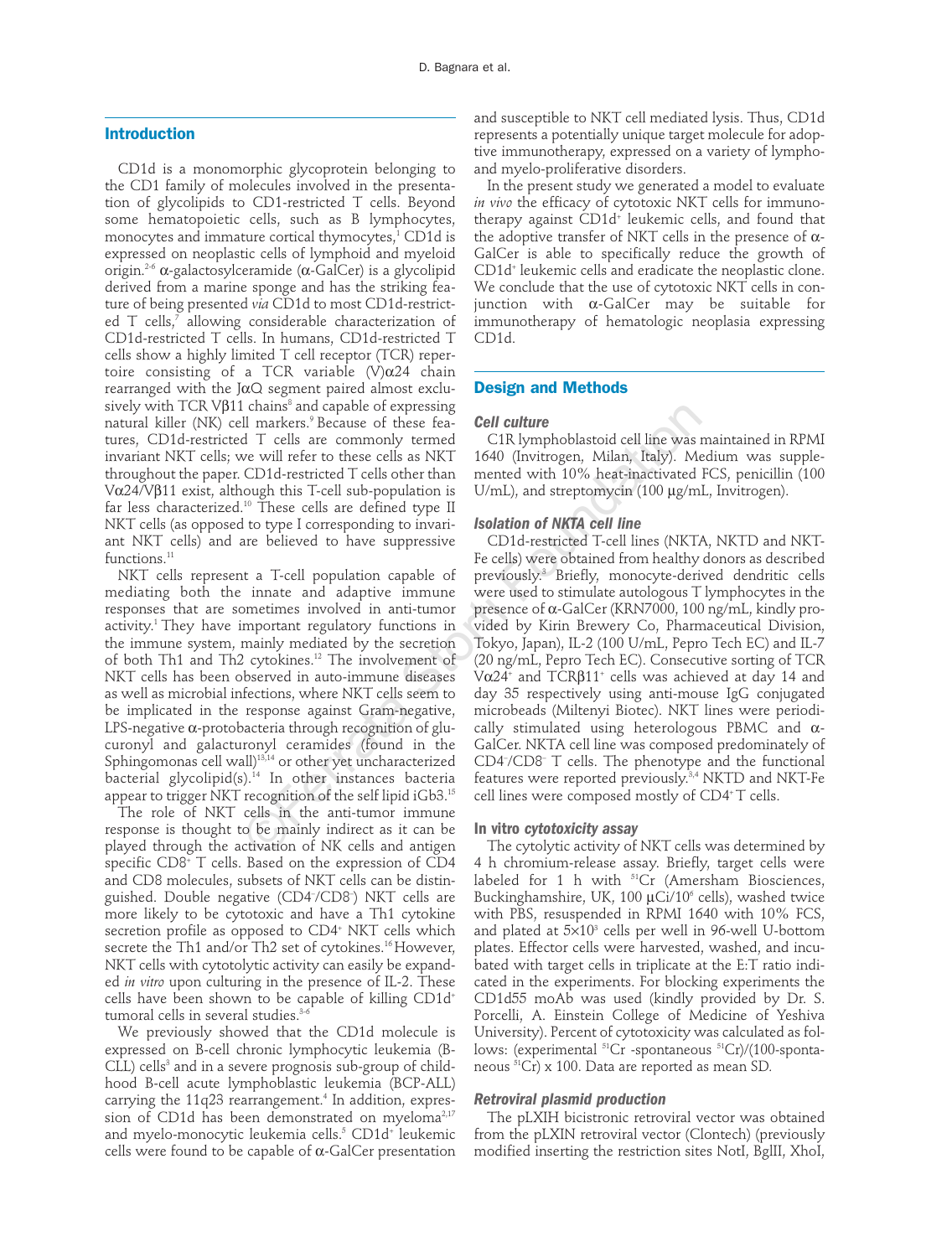ClaI, SalI, BstxI, BamHI into the multiple cloning site) by replacing the Neomycin resistance gene (neoR) with the hygromycin B resistance (hygro R) gene. The firefly luciferase (ffluc) gene was obtained as a SalI/BglII fragment form pGL3-control vector (Promega), and cloned into the XhoI/BamHI sites of the retroviral pLXIH bicistronic vector to obtain the pL-Luc-IH vector. All plasmids were prepared by using Qiagen kits.

## *Generation of C1R transfectants*

The lymphoblastoid cell line C1R was transfected with the expression vector pIRESneo vector (BD-Clontech, Milan, Italy) into which cDNAs encoding either CD1c and CD1d were inserted. To transfect C1R cell line the lipofectamine reagent (Invitrogen) was used. Cells growing after antibiotic selection (G418 at 300 µg/mL, Invitrogen) were analyzed by flow cytometry to confirm expression of CD1c and CD1d using moAb anti-CD1c (Beckman Coulter, Milan, Italy) and -CD1d (Pharmingen BD, Milan, Italy).

#### *Retrovirus production and infection*

Retroviruses were prepared by calcium phosphate transient transfection of HEK293 T cells by mixing five  $\mu$ g of pkat2ampac,<sup>18</sup> five  $\mu$ g of pVSV-G (BD-Clontech) and five micrograms of pL-Luc-IH. The retrovirus-containing supernatant was isolated 48 h post-transfection and used to infect C1R-CD1c and C1R-CD1d cells in the presence of 8 µg/mL Polybrene (Sigma-Aldrich, Milan, Italy). After 48 h, the transduced C1R cell lines (luc+ C1R-CD1c and luc+ C1R-CD1d) were selected with Hygromicin, 200 µg/mL (Sigma-Aldrich).

#### *Xenograft tumor model*

All animal experiments were authorized by the Ethical Committee of the Advanced Biotechnological Center of Genoa on behalf of the Italian Ministry of Health. NOD/LtSz-scid/scid (NOD/SCID) mice were bred and maintained under pathogen-free conditions at the National Cancer Research Institute's animal facility (IST, Genoa, Italy). The institutional and national guide for the care and use of laboratory animals was followed. Mice were sublethally irradiated with single dose 320 cGy (60Co source; 99 cGy/min) one day prior to tumor cell injection. For tumor implantation, 2-4×10<sup>6</sup> C1R cells and 1-4×106 double transfectant luc+ C1R-CD1c or luc+ C1R-CD1d cells, resuspended in 200 µL PBS, were inoculated subcutaneously into two separate sites of the dorsal hemilateral thorax of 8- to 10- week-old (w-o) mice. By day 4 after injection, tumor growth was monitored by biophotonic imaging and tumor engraftment was defined as increasing tumor luc-mediated flux over at least two consecutive imaging sessions (3-day interval).

## **In vivo** *imaging*

Anesthetized mice (plastic chamber filled with 2% isofluorane/air mixture) were imaged using a Xenogen IVIS 100 series system beginning approximately seven minutes after intraperitoneal injection of 400 µL (4.29 µg/mouse) of a freshly thawed aqueous solution of Dluciferin potassium salt (Xenogen, Alameda, CA, USA).

Five sequential acquisitions were obtained in every case. Each animal was serially imaged at the same relative time point after D-luciferin injection. Imaging of animals treated with NKT cells was carried out after 48 h of NKT cell transfer. To quantify bioluminescence, circular regions of interest (ROI) were positioned to encircle luminescent tumor lesions and the integrated flux of photons emitted from C1R xenografts were quantified using the Living Image software program (Xenogen). The bioluminescence signal was measured as total photon flux normalized for exposure time and surface area and expressed in units of photons (p) per second per  $cm<sup>2</sup>$ per steradian (sr). For anatomic localization, a pseudocolor image representing light intensity (blue, least intense; red, most intense) was superimposed over a digital grayscale body-surface reference image. Nodules were defined as *small* if the ROI value was less than  $4\times10^5$  p/sec/cm $^2$ /sr.

## *Immunohistochemical identification of NKT cells in tumoral nodules*

Tumoral nodules were fixed with 2% paraformaldehyde and paraffin embedded. Five micrometer thick sections were treated in a microwave oven four times with citrate buffer (pH 6) for 5 min at 960 W. Sections were saturated with 10% BSA in PBS with 0.1% Triton X-100 and incubated overnight at 4°C in a humidified chamber with a mouse α-CD3 moAb (Santa Cruz Biotechnology, Inc, Santa Cruz. CA, USA). The reaction was developed after addition of a secondary goat antimouse antiserum (Southern Biotechnology Associates, Birmingham, AL, USA) according to the alkaline phosphatase-anti alkaline phosphatase technique, and stained with Fast Red TR (Dako, Glostrup, Denmark). n or CDIc and CDId using moAb  $4 \times 10^7$  pisec/cm/sr.<br>
nan Coulter, Milan, Italy) and -CDId<br>
Milan, Italy). **Immunohistochemical identifica**<br>
tion and infection<br>  $\frac{1}{2}$ ,<sup>14</sup> five ug of pVSV-G (BD-Clontech) with circula

#### **Results**

## *C1R cell line expressing CD1d molecule is susceptible to cytotoxicity by NKT cells*

Expression of the CD1d molecule in C1R cells was achieved upon transfection with an expression vector containing the CD1d molecule and selection of C1R cells in G418 containing medium. Growing C1R cells were further selected using magnetic bead sorting. As a control cell line, C1R cells transfected with an expression vector containing the CD1c molecule were selected. Expression of CD1d and CD1c molecules in the transfected C1R cells is shown in Figure 1.

To determine whether C1R-CD1d cells were susceptible to NKT cell lysis *in vitro*, we used NKTA, NKTD and NKT-Fe cell lines expanded from normal donors in the presence of IL-2. Cytotoxicity experiments showed that all NKT cell lines were capable of a highly efficient cytolysis of C1R-CD1d cells in the presence of 100 ng/mL of α-GalCer. NKTA-mediated cell lysis was as high as 100% at a 10:1 E:T ratio, but significant cytotoxicity was observed even at a 1:1 E:T ratio (Figure 2). Some, C1R-CD1d cytotoxicity was observed also in the absence of  $\alpha$ -GalCer, although significantly reduced compared to that observed in the presence of  $\alpha$ -GalCer. Conversely, the C1R-CD1c cell line was not susceptible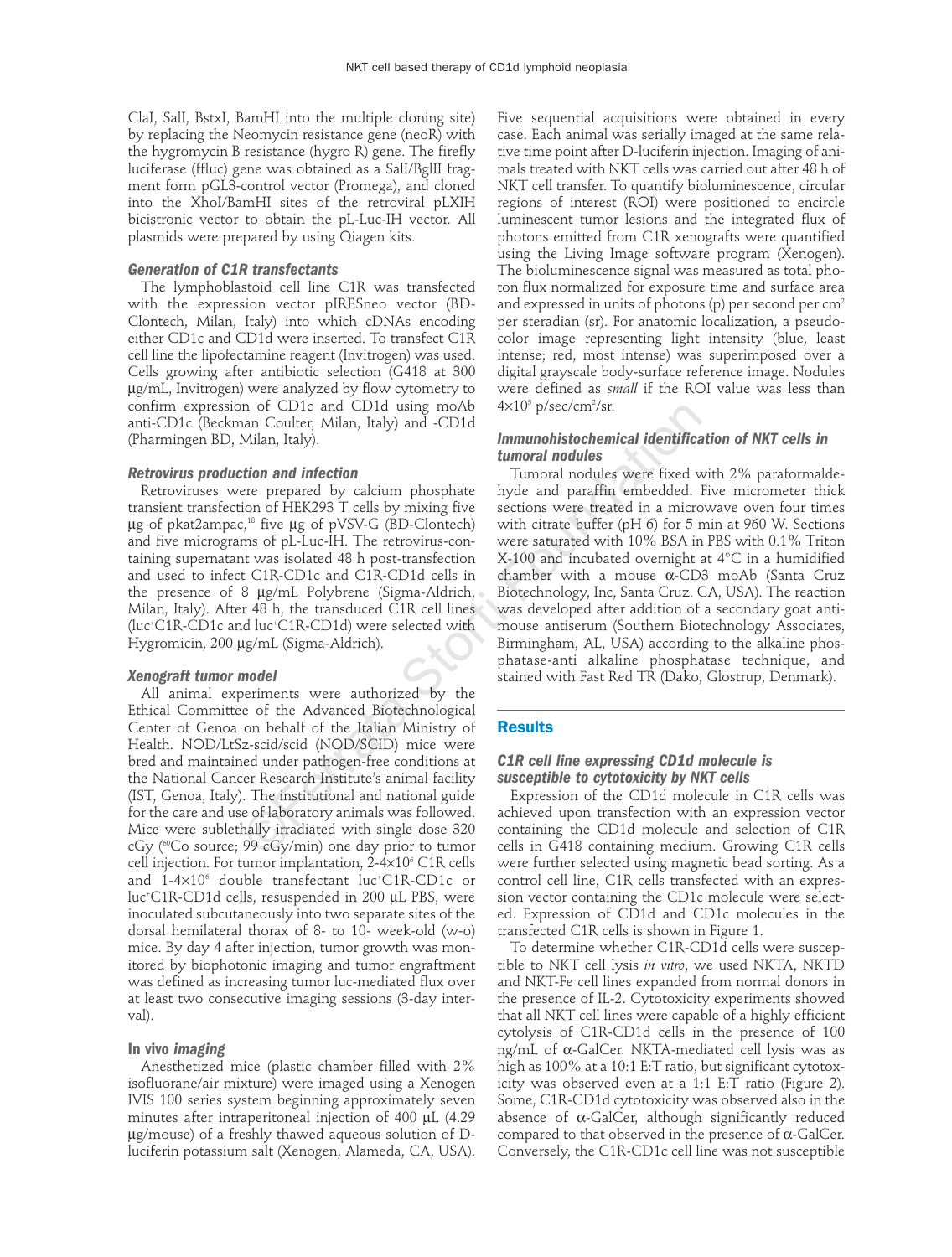to NKT mediated cytolysis even in the presence of α-GalCer (Figure 3). Inhibition of NKT-mediated cytotoxicity was obtained after incubation of C1R-CD1d cells with an anti-CD1d moAb, but not with an irrelevant moAb such as anti-CD1c, further demonstrating that NKT cell line cytotoxicity was dependent on CD1d recognition (Figure 3).

# *Transfer of* **ex vivo** *expanded NKT cells into NOD/SCID mice is feasible and safe with or without* α*-GalCer*

To investigate whether transfer of NKTA cell line was feasible and safe, 8-week-old sub-lethally irradiated NOD/SCID mice were injected with  $1\times10^{7}$  (N=2) and  $2\times10^{7}$  (N=2) NKTA cells only. None of the mice developed early or late pathological signs or symptoms attributable to NKTA adoptive transfer. When 2  $\mu$ g of  $\alpha$ -GalCer were co-injected with  $2\times10^7$  NKTA cells (N=2) no adverse effects were observed.

# *C1R cells are capable of xenografting immunodeficient mice*

From 2 to  $4\times10^{6}$  C1R cells were subcutaneously inoculated into sublethally irradiated NOD/SCID mice, resulting in an 80-100% engraftment rate. Within 2-3 weeks after injection, palpable masses became apparent. Immunohistochemical analysis showed that the nodules were heavily infiltrated by human CD19+ cells (*data not* *shown*). For instrumental evaluation of tumor growth, we expressed the ffluc gene in C1R-CD1c and C1R-CD1d cells upon retroviral infection and hygromicin selection. Cell lines were defined as luc+ C1R-CD1c and luc+ C1R-CD1d, respectively. When luc+ C1R cells were injected, the engraftment rate was basically equivalent to C1R cells and the tumor growth of luc+ C1R cells was easily monitored by the IVIS scan. Susceptibility to NKTA cytotoxicity of luc+ C1R cell lines, *in vitro*, was similar to parental cell lines (*data not shown*). Luc+ C1R-CD1c and luc+ C1R-CD1d cell lines were then used to assess therapeutic efficacy of CD1d-restricted T cells *in vivo*.

## *Adoptive transfer of NKT cells limits luc+ C1R-CD1d cell growth*

To exclude non-specific activity of NKT cells, luc+ C1R-CD1c and -CD1d cells were both subcutaneously injected in the dorsal region to generate *chimeric* NOD/SCID mice. In addition, to better evaluate tumor growth mice were grafted with different numbers of luc+ C1R-CD1c and -CD1d cells  $(2\times10^6$  and  $4\times10^6$  cells, respectively). Tumor engraftment was verified by obtaining 2 successive biophotonic measurements with increased ffluc mediated biophotonic tumor signal. Mice to be treated were selected on the basis of a sufficient difference in the CD1c and CD1d nodule ROI signals. After adoptive transfer of  $1\times10^7$  NKTA cells by intravenous (i.v.) injeced in the dorsal region to generate  $\alpha$  mice. In addition, to better evaluate<br>
were grafted with different number<br>
and -CD1d cells  $(2\times10^6$  and  $4\times10^6$ <br>
sly inocu-<br>
Tumor engraftment was verified by<br>
ce, result-<br>
siv



Figure 2. NKT-mediated cytotoxicity of C1R-CD1d cell line in the presence of α-GalCer. C1R-CD1d cell line was labeled with 51Cr and then cultured for 4 h with NKTA, NKTD and NKT-Fe cell lines at the indicated E:T ratios. Alpha-GalCer was preincubated for 30 minutes before the addition of effector cells. Final concentration of α-GalCer was 100 ng/mL. In all instances, at least three separate experiments were performed.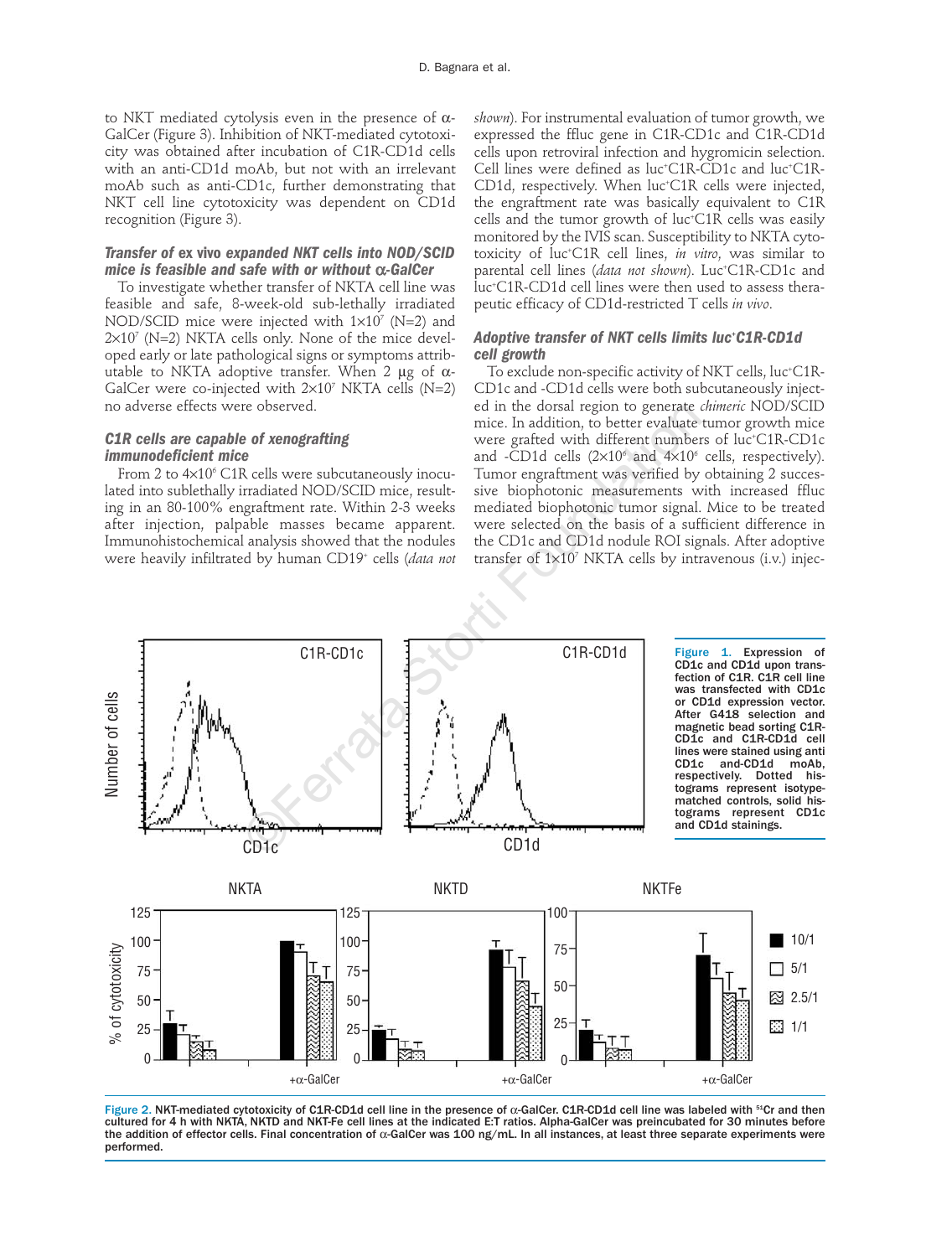tion in conjunction with 2 μg of  $α$ -GalCer, only a marginal reduction of C1R-CD1d nodule growth compared to untreated animals was observed (Figure 4). However, when mice were treated with 2 consecutive administrations (24 h apart from each other) of 2×107 NKTA cells and  $\alpha$ -GalCer, the rate of tumor growth of luc†C1R-CD1d nodules was significantly reduced, as shown by bioluminescence imaging at 48 h after NKT therapy. Conversely, luc+ C1R-CD1c nodules progressed in all mice despite treatment. This double treatment was repeated at day 3 and day 4, and again luc+ C1R-CD1d nodule growth was significantly limited compared to untreated animals whereas no effect was observed on the growth of luc+ C1R-CD1c nodules.

In order to evaluate whether NKT cells were capable of eradicating small luc\*C1R-CD1d\* nodules, mice were grafted with  $1 \times 10^6$  luc†C1R-CD1d cells and 3 $\times 10^6$ luc+ C1R-CD1c cells in two separate sites (Figure 5). Mice bearing small CD1d nodules, as defined on the basis of nodule ROI values (*see Design and Methods section*), were selected for treatment and a reduction of luc+ C1R-CD1d nodules was recorded already after a single injection of  $\times 10^7$  NKTA cells and  $\alpha$ -GalCer (Figure 5A). When animals were treated with 2 consecutive injections of 107 NKTA cells, small CD1d nodules completely disappeared from the bioluminescence imaging 72 h after adoptive therapy (Figure 5B). The complete tumor regression lasted over a period of 14 days without any additional NKT treatment, whereas luc+ C1R-CD1c nodules continued to grow, as demonstrated by bioluminescence imaging. Is in two separate sites (rigure 5).<br>
<br>
all CD14 nodules, as defined on the<br>
OI values (see Design and Methods sec-<br>
25<br>
The Constant and a reduction of<br>
x10' NKTA cells and  $\alpha$ -GalCer (Figure<br>
<br>
als were treated with 2

To exclude the possibility that the  $\alpha$ -GalCer could be capable of activating residual immunity in sub-lethally irradiated NOD/SCID mice we treated a group of mice with  $\alpha$ -GalCer alone. Under this condition modification of the tumor mass growth rate was not observed (*Online Supplementary Figure S1*).

#### *Identification of NKT cells in tumoral nodules*

To investigate whether NKT cells could be identified in tumoral tissues, engrafted mice were sacrificed after 24 or 48 hours from the inoculation of 107 NKT cells and α-GalCer. CD1c and CD1d nodules were removed and prepared for immunohistochemistry using a mouse moAb CD3 to identify NKT cells. CD3 reactive cells



Figure 3. Specific recognition of C1R-CD1d cell line by NKT cell lines. 51Cr labeled C1R-CD1c and CD1d cell lines were cultured for 4 h with NKT cell lines under the conditions indicated. Alpha-GalCer and anti CD1d moAb were preincubated with C1R cell lines for 3 min before the addition of NKT cell lines. Final concentration of α-GalCer and CD1d moAb was 100 ng/mL and 10 µg/mL, respectively. In all instances, at least three separate experiments were performed.



Figure 4. FfLuc<sup>+</sup>C1R cell engraftment of NOD/SCID mice and adoptive NKT cell therapy. (A) Pseudocolor images of mice serially imaged in dorsal position. The square represents untreated mice, the triangle represents mice treated with a single endovenous injection of  $1\times10^7$  NKTA cells and α-GalCer (executed at day 0) and the circle represents mice treated with two sets of two consecutive injections of  $2\times10^7$  NKTA cells and α-GalCer (executed at day 0 and day 1 than again at day 3 and day 4). Red arrows denote day of imaging, black arrows denote day of treatment. Administration of NKT cells and α-GalCer at day 0 and day 3 was carried out after imaging. (B) Representation of luc+ C1R-CD1c (red asterisk) and luc<sup>+</sup>C1R-CD1d (black asterisk) nodule growth curves. Curve values indicate the timefold signal increment (relative growth) obtained through the ratio of the light intensity values recorded at day 3 and day 6 to value recorded at day 0. The data are representative of 3 experiments.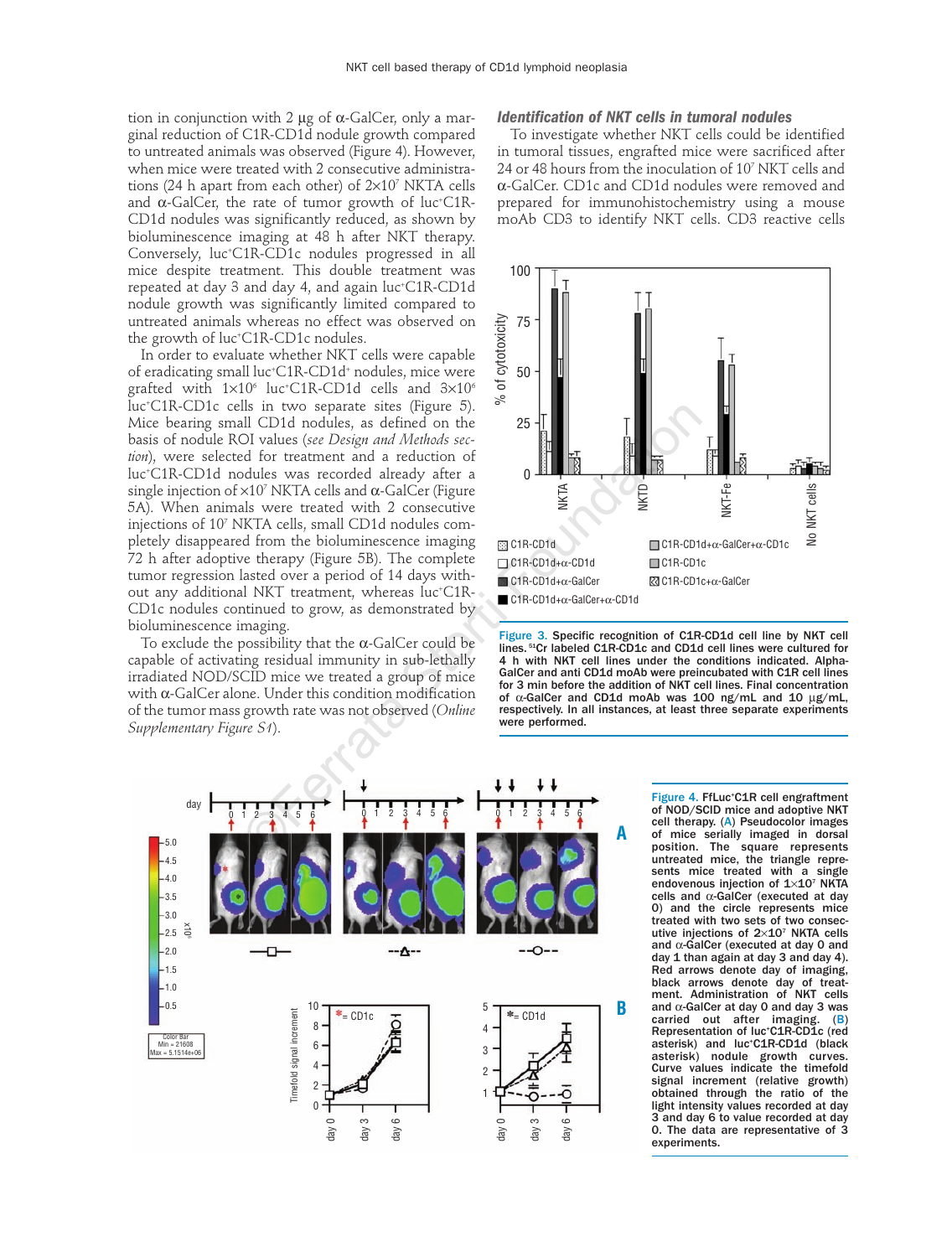were mostly observed in CD1d nodules that displayed entire fields of CD3 reactive cells (Figure 6). Conversely, CD1c nodules taken from the same mouse showed only rare and mostly solitaire CD3 positive cells (Figure 6). The frequency of CD3 reactive cells appears to be higher in sections obtained from nodules taken after 48 h from NKT inoculation compared to those taken after 24 h although a slight degree of experimental variability was observed. Finally, CD3 reactive cells were never observed in nodules derived from animals that received administration of α-GalCer only.

#### **Discussion**

Despite progress made in our understanding of the biology of lymphoproliferative disorders, their therapy is still challenging and many patients are failing to maintain clinical response. Tumor immunotherapy is an attractive tool that relies on the use of immune related molecules or cells to recognize and eradicate neoplastic cells.19

Immunotherapy of B-cell lymphoproliferative disorders has been limited by a relative paucity of suitable



Figure 5. Adoptive therapy of NOD/SCID mice carrying small ffluc+ C1R-CD1d nodules. Engrafted mice were selected on the basis of the C1R-CD1d nodule light intensity. (A) Mice were treated with  $1x10^7$  NKTA cells and  $\alpha$ -GalCer at day 0. (B) Mice were treated with  $1x10^7$  NKTA cells and  $\alpha$ -GalCer at day 0 and day 1. Red arrows denote day of imaging, black arrows denote day of treatment. On the right side the representation of luc+ C1R-CD1c (triangles) and luc+ C1R-CD1d (circles) nodule growth curves is reported. Curve values indicate the timefold signal increment obtained through the ratio of the light intensity values recorded at day 3, 5 (or 6) to value recorded at day 0. The data are representative of two  $(A)$  and three  $(B)$  experiments.

antigens to be used as common targets of the effector cells. Thus, clinical protocols may have to be tailored to each individual or rely upon complicated engineering of the effector cells in order to enable them to recognize antigens commonly expressed on B-cell neoplasms.<sup>20,21</sup> As a potential target for adoptive immunotherapy, the CD1d molecule exhibits very attractive features: i) it is monomorphic, ii) it binds to the synthetic lipid antigen α-GalCer which is capable of stimulating most CD1drestricted T cells and is clinically approved, and iii) it is expressed on several lympho- and myelo-proliferative disorders and not on most non-hematopoietic cells.

On the other hand, NKT cells with cytotolytic activity can easily be expanded *in vitro* upon culturing in the presence of IL-2. These cells have been shown to be capable of killing CD1d<sup>+</sup> tumoral cells in several stud $i$ es. $3 -$ 

We therefore evaluated whether NKT cells were suitable for use *in vivo* against CD1d<sup>+</sup> leukemic cells by setting up an experimental model using CD1d– and CD1d+ leukemic target cells capable of being engrafted in immunodeficient mice.

We first demonstrated that C1R-CD1d cells were highly susceptible to *in vitro* NKT cell cytotoxicity upon incubation of target cells with  $\alpha$ -GalCer. The killing of target cells was dependent upon CD1d expression as C1R-CD1c cells were not targeted even in the presence of α-GalCer. In addition, partial inhibition of the cytotoxicity of CD1d<sup>+</sup> target cells was observed via the use of an α-CD1d moAb (Figure 3). It is to be noted that inhibition of cytotoxicity is never complete using  $\alpha$ -CD1d moAb in blocking experiments.4,22 C1R-CD1d cell lysis occurred irrespective of the NKT cell sub-type (NKTD and NKT-Fe).



Figure 6. Immunohistochemical analyses of NKT cells in paraffin embedded sections derived from CD1d and CD1c nodules. (A) Hematoxylin-eosin stained section of a nodule showing the massive infiltration of lymphoid cells, (B) staining with an anti-CD3 moAb of a CD1d nodule derived from a mouse that received inoculation of  $\alpha$ -GalCer only; no reactive cells are observed, (C) CD3 staining of CD1c nodule 48 h after the inoculation of 107 NKT cells and  $\alpha$ -GalCer; positive cells are rarely observed; (D, E) and (F) CD3 staining of CD1d nodule 48 h after the inoculation of 107 NKT cells and α-GalCer; several fields show numerous positive cells. Original magnification of A, B, C and E 200 X; magnification of D 100 X; magnification of F 400 X.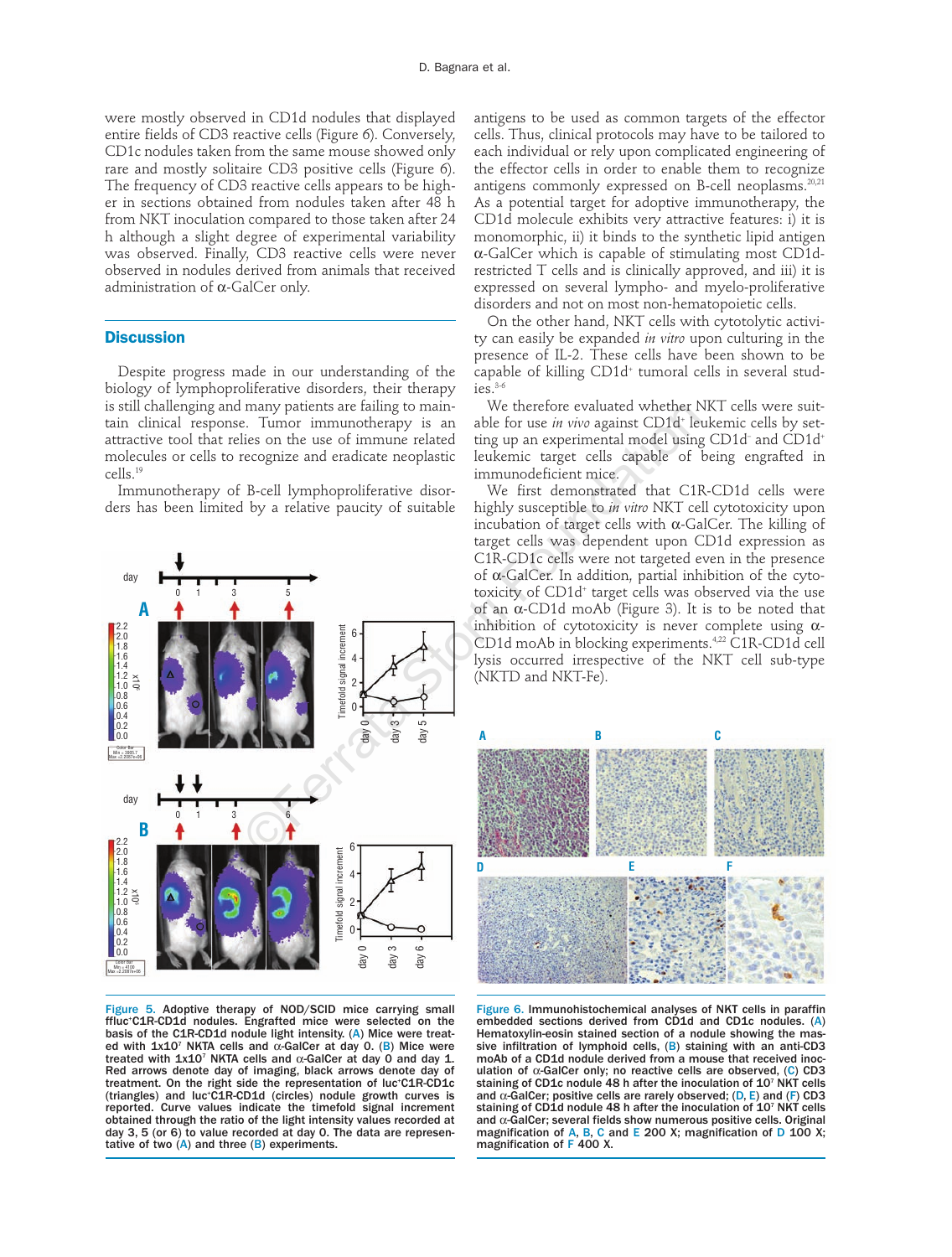C1R cell lines were then grafted in NOD/SCID mice to investigate the feasibility of NKT and α-GalCer adoptive transfer for immunotherapy *in vivo*.

Preliminary experiments performed on animals grafted with the luc+ C1R-CD1d cell line showed that i.v. inoculation with NKT cells and α-GalCer results in a reduction in tumor size (*data not shown*). In order to exclude an involvement of residual host immunity, we performed all subsequent experiments using animals engrafted with both luc+ C1R-CD1c and -CD1d cell lines. Mice were grafted with a different number of cells of the single cell lines to better evaluate growth of individual nodules. In a first set of experiments mice were grafted with 2×106 luc+ C1R-CD1c and 4×106 luc+ C1R-CD1d. While the C1R-CD1c nodule growth rate was not affected, a reduction of C1R-CD1d derived nodules was obtained after 2 consecutive i.v. inoculations of  $2\times10^7$  NKT cells and  $\alpha$ -GalCer. Treatments using fewer effector cells or single administrations were ineffective. Further experiments were then performed grafting mice with a smaller number of C1R-CD1d cells  $(1\times10^6 \text{ cells})$ . A single i.v. inoculation of  $1\times10^7$  NKT cells and  $\alpha$ -GalCer was able to reduce the tumor mass while two consecutive doses of 1×107 NKT and α-GalCer completely eradicated the nodule. Note that tumor size reduction was observed for about 48-72 h after NKT administration after which a new increase in nodule signal was observed (Figure 5A). This could be likely due to the absence of cytokine support in our experimental model such as IL-2 and IL-15, that are both capable of sustaining the cytotoxic activity of effector cells. The use of soluble factors in our experimental model is currently under investigation to evaluate the possibility of sustaining NKT cells' effector capability. ma  $\alpha$ -Galcer in reatments using tewer<br>magne administrations were ineffective. GalCer or DC cells loaded with<br>ts were then performed grafting mice boosting inneate and adaptive<br>there of CIR-CD1d cells (1×10<sup>o</sup> cells). re

To further confirm the role of NKT cells in the tumor regression, we performed an immunohistochemical analysis to identify NKT cells infiltrating the lymphoid nodules and found that these cells were present in CD1d nodules and sporadically detected in CD1c nodules. We could not make a clear correlation between the observation of tissue necrotic areas and the presence of infiltrating NKT cells possibly because of the early

occurrence of tissue necrosis within rapid growing tumoral nodules.

Involvement of NKT cells in anti-tumor response to B-cell lymphoma has been shown recently in a murine model.23 However, our study is the first that explores *in vivo* the potential anti-tumoral action directly exerted by *in vitro* expanded NKT cells on neoplastic cells through interaction with the CD1d restriction molecule. Although NKT cells represent an apparently modest subpopulation of human peripheral blood cells (less than 1% of T cells), they can be efficiently expanded *in vitro* upon stimulation with α-GalCer. <sup>24</sup> Furthermore, an moAb capable of recognizing the invariant V $\alpha$ 24-J $\alpha$ Q chain of NKT TCR is now available that further speeds up purification and expansion of NKT cells.<sup>25</sup>

Administration of α-GalCer or NKT cells in clinical trials did not induce major side effects.<sup>26</sup> The use of α-GalCer or DC cells loaded with α-GalCer is aimed at boosting innate and adaptive anti-tumor immune responses. Indeed, T-cell activation, increased NK cell cytotoxicity and increased serum concentration of TNFα, GM-CSF, IFN-γ and IL-12 were observed upon administration of  $\alpha$ -GalCer<sup>27</sup> or  $\alpha$ -GalCer loaded DC.<sup>28</sup> Non-small cell lung cancer patients treated with NKT cells showed an immunological response as assessed by the elevation of IFN-γ<sup>+</sup> NK cells,<sup>29</sup> although no clinical response was observed. Thus, the use of NKT cells and α-GalCer in CD1d+ lymphoproliferative disorders could potentially combine direct and indirect NKT cell mediated immune responses against cancer cells.

#### **Authorship and Disclosures**

DB, AI, MC, NS, CT, ADS and AM designed and performed experiments; AD prepared firefly luciferase expressing C1R cell lines; AI, RC, GDR, FF, EC and FF designed the experiments, analyzed and interpreted the data, drafted and revised the manuscript; FF takes primary responsibility for the paper and created all figures.

The authors reported no potential conflicts of interest.

## **References**

- 1. Brigl M, Brenner MB. CD1: antigen presentation and T cell function. Annu Rev Immunol 2004;22:817-90.
- 2. Dhodapkar MV, Geller MD, Chang DH, Shimizu K, Fujii S, Dhodapkar KM, et al. A reversible defect in natural killer T cell function characterizes the progression of premalignant to malignant multiple myeloma. J Exp Med 2003;197:1667-76.
- 3. Fais F, Morabito F, Stelitano C, Callea V, Zanardi S, Scudeletti M, et al. CD1d is expressed on B-chronic lymphocytic leukemia cells and mediates alpha-galactosylceramide presentation to natural killer T lymphocytes. Int J Cancer 2004;109:402-11.
- 4. Fais F, Tenca C, Cimino G, Coletti V, Zanardi S, Bagnara D, et al. CD1d

expression on B-precursor acute lymphoblastic leukemia subsets with poor prognosis. Leukemia 2005;19: 551-6.

- 5. Metelitsa LS, Weinberg KI, Emanuel PD, Seeger RC. Expression of CD1d by myelomonocytic leukemias provides a target for cytotoxic NKT cells. Leukemia 2003;17:1068-77.
- 6. Takahashi T, Haraguchi K, Chiba S, Yasukawa M, Shibata Y, Hirai H. Valpha24+ natural killer T-cell responses against T-acute lymphoblastic leukaemia cells: implications for immunotherapy. Br J Haematol 2003;122:231-9.
- 7. Kawano T, Cui J, Koezuka Y, Toura I, Kaneko Y, Motoki K, et al. CD1drestricted and TCR-mediated activation of valpha14 NKT cells by glycosylceramides. Science 1997;278: 1626-9.
- 8. Porcelli S, Gerdes D, Fertig AM, Balk SP. Human T cells expressing an invariant V α 24-J α Q TCR α are CD4- and heterogeneous with respect to TCR β expression. Hum Immunol 1996;48:63-7.
- 9. Exley M, Porcelli S, Furman M, Garcia J, Balk S. CD161 (NKR-P1A) costimulation of CD1d-dependent activation of human T cells express-ing invariant V α 24 J α Q T cell receptor α chains. J Exp Med 1998; 188:867-76.
- 10. Exley MA, Tahir SM, Cheng O, Shaulov A, Joyce R, Avigan D, et al. A major fraction of human bone marrow lymphocytes are Th2-like CD1d-reactive T cells that can suppress mixed lymphocyte responses. J Immunol 2001;167:5531-4.
- 11. Terabe M, Berzofsky JA. NKT cells in immunoregulation of tumor immu-